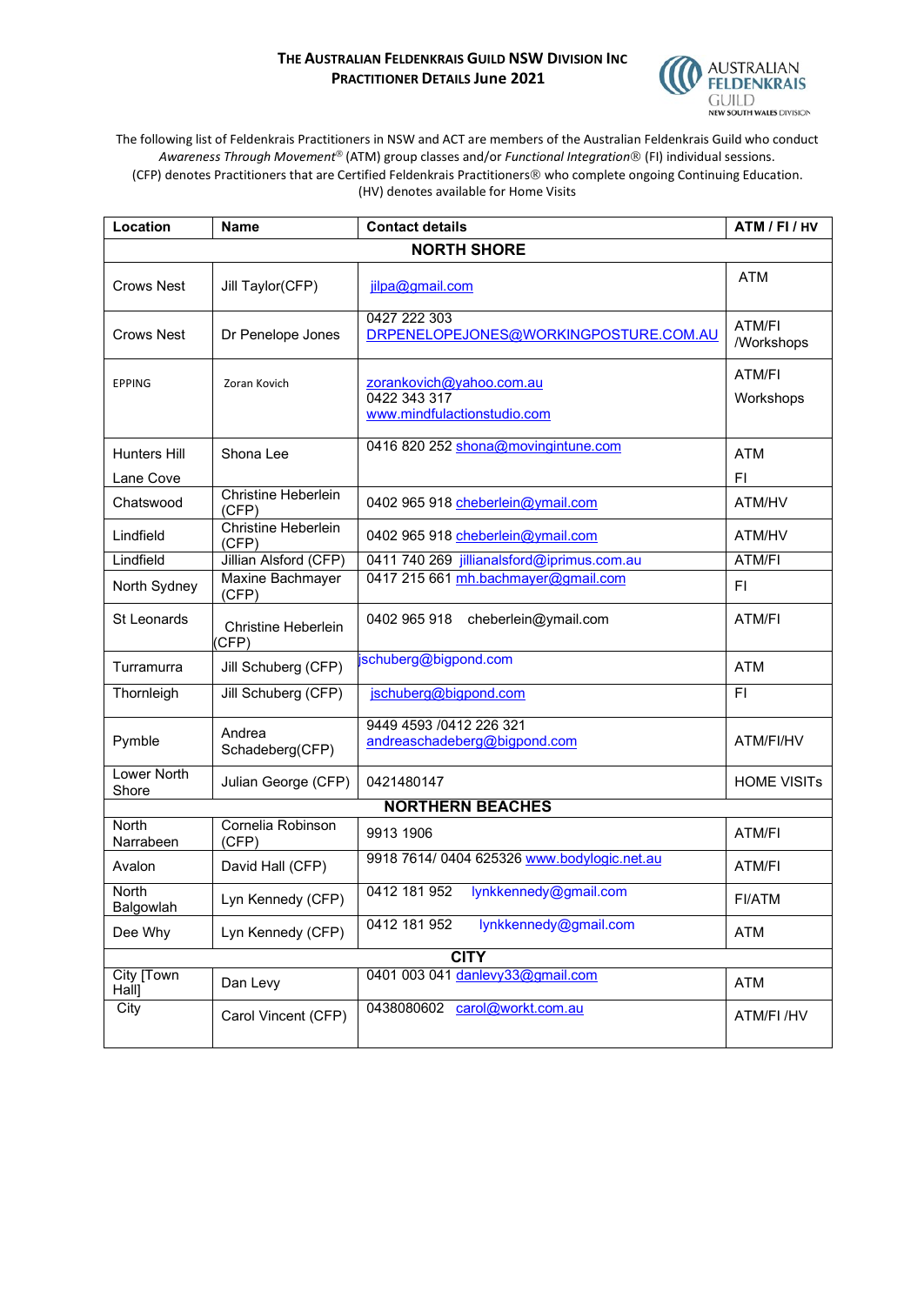| <b>INNER WEST</b>                                    |                                 |                                                   |                                     |                                                                         |                                           |
|------------------------------------------------------|---------------------------------|---------------------------------------------------|-------------------------------------|-------------------------------------------------------------------------|-------------------------------------------|
| Annandale /<br><b>Balmain</b>                        | <b>Margery Hellman</b><br>(CFP) |                                                   | 0407 433565                         |                                                                         | FI/ATM                                    |
| <b>Christine Heberlein</b><br>Lilyfield<br>(CFP)     |                                 | 0402 965 918 cheberlein@ymail.com                 |                                     | <b>ATM</b>                                                              |                                           |
| Margaret Kaye<br>Newtown<br>$(CF\check{P})$          |                                 | 0402 116406 www.feldenkrais.net.au                |                                     | ATM/FI/Home<br><b>Visits</b>                                            |                                           |
| Annandale                                            |                                 | Shona Lee(CFP)                                    | 0416 820 252 shona@movingintune.com |                                                                         | ATM/FI                                    |
| Alexandria                                           |                                 |                                                   |                                     |                                                                         | <b>ATM</b>                                |
| <b>Home Visits</b>                                   | (CFP)                           | Julian George (CFP)<br><b>Christine Heberlein</b> | 0421 480 147                        | 0402 965 918 cheberlein@ymail.com                                       |                                           |
|                                                      |                                 |                                                   |                                     | <b>NORTH WEST</b>                                                       |                                           |
| Kenthurst                                            |                                 | Catherine Hamber (CFP)                            |                                     | 0416 031 253<br>www.feldenkraissydney.com.au                            | ATM/FI                                    |
| NW Sydney                                            |                                 | Zoran Kovich                                      |                                     | zorankovich@yahoo.com.au<br>0422 343 317<br>www.mindfulactionstudio.com | ATM/FI/HV<br>Workshops<br><b>Seminars</b> |
|                                                      |                                 |                                                   |                                     | <b>EASTERN SUBURBS</b>                                                  |                                           |
| <b>Kings Cross</b>                                   |                                 | Carol Vincent (CFP)                               |                                     | 0438080602<br>carol@workt.com.au                                        | <b>ATM</b><br>FI                          |
| Bondi Junction                                       |                                 | Rochelle Franks (CFP)                             |                                     | 0411 984 428<br>rochelle@mastermoves.com.au                             | ATM / FI/HV                               |
| <b>Bondi Junction</b>                                |                                 | Tracey Stewart (CFP)                              |                                     | 0417 842 820 ts $yoga@hotmail.com$                                      | ATM/FI                                    |
| <b>Eastern Suburbs</b><br>Colin Gin (CFP)            |                                 |                                                   | 0410 468 030                        | FI/HV                                                                   |                                           |
| <b>Tracey Stewart (CFP)</b><br><b>North Randwick</b> |                                 |                                                   | 0417 842 820                        | <b>ATM</b>                                                              |                                           |
| Woollahra                                            |                                 | Margaret Kaye (CFP)                               |                                     | 9388 9669 www.feldenkrais.net.au                                        | ATM/FI/Home<br>Visit                      |
| Watsons Bay                                          |                                 | Gabi von Furtenbach                               |                                     | 0405 708 640                                                            | FI/Home<br>Visits                         |

## **WESTERN SYDNEY/ BLUE MOUNTAINS**

| <b>Penrith</b>  | Anna Fisher (CFP) | 0408155031             | ATM |
|-----------------|-------------------|------------------------|-----|
|                 |                   | anahart71@yhaoo.com.au |     |
| Katoomba        | Anna Fisher (CFP) | 0408155031             | ATM |
| Leura           |                   | Anahart71@yahoo.com.au |     |
| Wentworth Falls |                   |                        | FI  |

| <b>SOUTHERN SUBURBS</b> |                        |                                                     |               |  |
|-------------------------|------------------------|-----------------------------------------------------|---------------|--|
| Bexley & Surrounds      | Diane Lunniss (CFP)    | 9587 3562 / 0418 398 986<br>Dlunniss30@hotmail.com  | ATM/FI/HV     |  |
| Caringbah               | Lucille Urquhart (CFP) | 9525 0016 0413 544 016                              | ATM/FI        |  |
| Caringbah               | Ailsa Haenke (CFP)     | 9524 9845                                           | ATM/FI        |  |
| Caringbah               | Robyn Chapman (CFP)    | 0432048288<br>Robyn.chapman@outlook.com             | ATM/FI/HV     |  |
| Cronulla                | Robyn Chapman (CFP)    | 0432 048 288<br>Robyn.chapman @outlook.com          | ATM/FI / HV   |  |
| Caringbah               | Ruth Marr (CFP)        | 9525 0813 / 0412 580 541<br>baylins@optusnet.com.au | FI/Home Visit |  |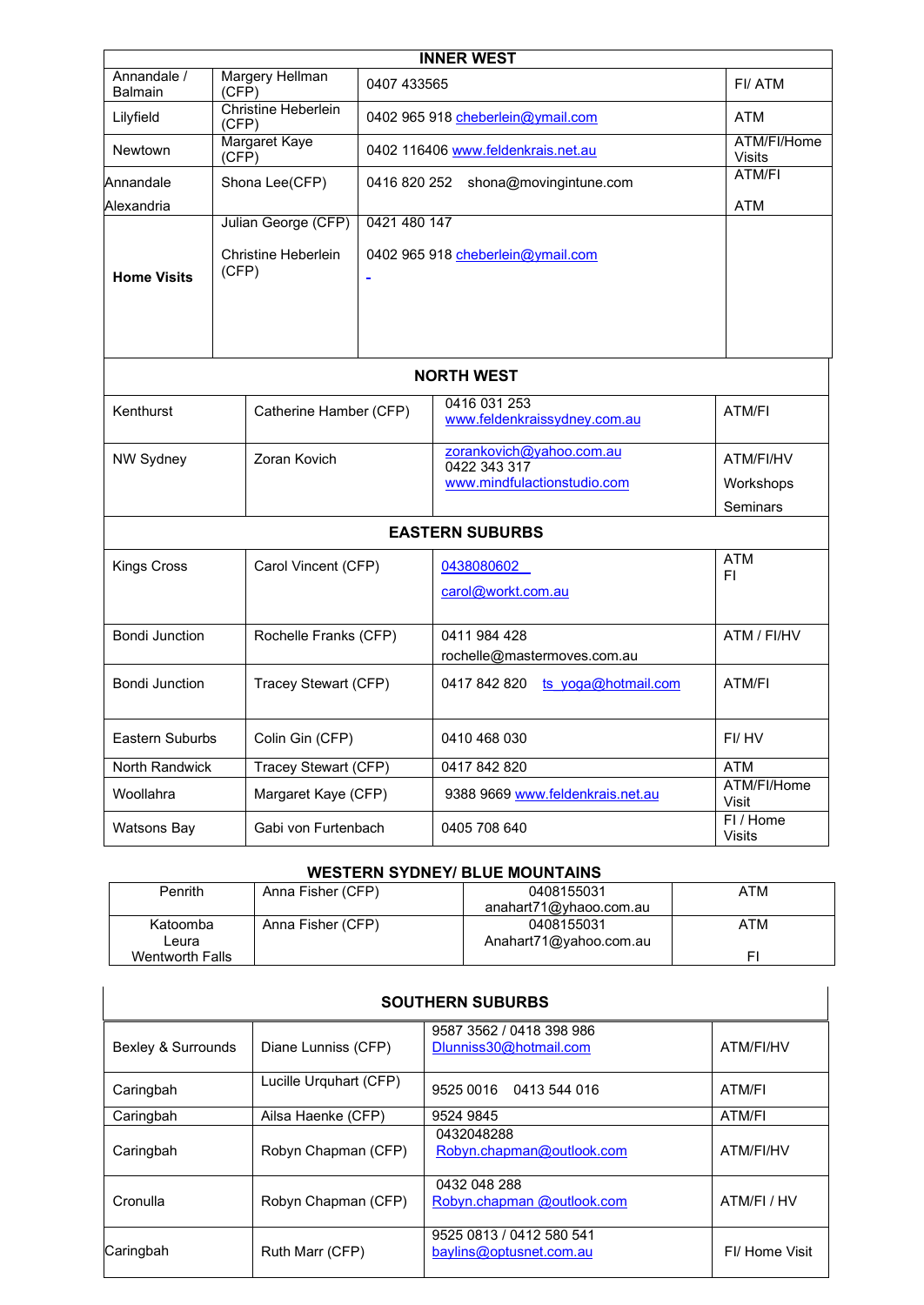| Oatley                         | Dan Levy               | 0401 003 041 danlevy33@gmail.com       | <b>ATM</b>                     |  |
|--------------------------------|------------------------|----------------------------------------|--------------------------------|--|
| Little Bay                     | Silvia Finzi (CFP)     | 0431 523 696                           | ATM/FI/HV                      |  |
|                                |                        | sylviafinzi@yahoo.it                   | Spanish/Italian                |  |
| Sutherland                     | Sue Scott              | 0418638615                             | ATM/FI                         |  |
|                                |                        | hello@lifethroughmovement.com.au       |                                |  |
|                                |                        | 9527 9515                              |                                |  |
| Woolooware                     | Anne Chipman           | a.chipman@bigpond.com                  | <b>ATM</b>                     |  |
|                                |                        |                                        |                                |  |
|                                |                        | <b>CENTRAL COAST</b>                   |                                |  |
| Bateau Bay                     | Marlene Hvass (CFP)    | 0407 044 148                           | ATM/FI                         |  |
|                                |                        | <b>NEWCASTLE and HUNTER VALLEY</b>     |                                |  |
| Newcastle/Hunter               |                        | 0402 835 289 www.movetovitality.com.au |                                |  |
| Valley                         | Georgi Laney(CFP)      |                                        | ATM/FI/Home<br>Visit/Workshops |  |
| [Adamstown;<br>Hamilton South] |                        | info@movetovitality.com.au             |                                |  |
|                                |                        |                                        |                                |  |
| Newcastle                      | Lynette Guy (CFP)      | 0405 344335                            | ATM/FI/HV                      |  |
|                                |                        |                                        |                                |  |
|                                |                        |                                        |                                |  |
| Lake Macquarie                 | Lynette Guy (CFP)      | 0405 344 335                           | ATM/FI/HV                      |  |
|                                |                        |                                        |                                |  |
|                                |                        | <b>MID &amp; NORTH COAST</b>           |                                |  |
| Iluka                          |                        | 0411022262                             | ATM/FI/HV                      |  |
|                                | Roger Bowden (CFP)     | rogerbowden64@gmail.com                |                                |  |
| MacLean                        |                        | 0499 200 622                           |                                |  |
| <b>Byron Bay</b>               | Kerrie Hart (CFP)      | kerrieh333@gmail.com                   | ATM/FI                         |  |
|                                |                        |                                        |                                |  |
| <b>Byron Bay</b>               | Linda Pontecorvo (CFP) | 0418 211 979<br>proteusponte@Yahoo.com | ATM/FI                         |  |
|                                |                        |                                        |                                |  |
| <b>Banora Point</b>            | Edwina Lawrence (CFP)  | 07 5524 6525                           | FI.                            |  |
|                                |                        |                                        |                                |  |
|                                |                        | 02 6629 1589                           |                                |  |
| Clunes                         | Janet Auret (CFP)      | Janet.feldy@gmail.com                  | ATM/FI                         |  |
|                                |                        | 0499 200 622                           |                                |  |
| Ewingsdale                     | Kerrie Hart (CFP)      | kerrieh333@gmail.com                   | ATM/FI                         |  |
|                                |                        | 6674 0892 / 0412 025 917               |                                |  |
| Kingscliff                     | Elizabeth Carey (CFP)  | Elizabeth.Carey@bigpond.com            | FI/HV                          |  |
|                                |                        |                                        |                                |  |
|                                |                        | 0400 202 120                           |                                |  |
| Lismore                        | Greta Seed (CFP)       | gretaseed@gmail.com                    | ATM/FI                         |  |
| 02 6684 2738 /0418 440 039     |                        |                                        |                                |  |
| Mullumbimby                    | Jennifer Groves(CFP)   | jnnfgroves@yahoo.com                   | ATM/FI                         |  |
|                                |                        |                                        |                                |  |
|                                |                        | 0418 211 979                           |                                |  |
| Mullumbimby                    | Linda Pontecorvo (CFP) | proteusponte@yahoo.com                 | ATM/FI                         |  |
|                                |                        | dajorgensen1@telstra.com               | Practice closed                |  |
| Raleigh<br>David Jorgensen     |                        |                                        | temporarily                    |  |
|                                |                        | 02 6674 0892/0412 025 917              |                                |  |
| <b>Tweed Shire</b>             | Elizabeth Carey (CFP)  | Elizabeth.Carey@bigpond.com            | FI/HV                          |  |